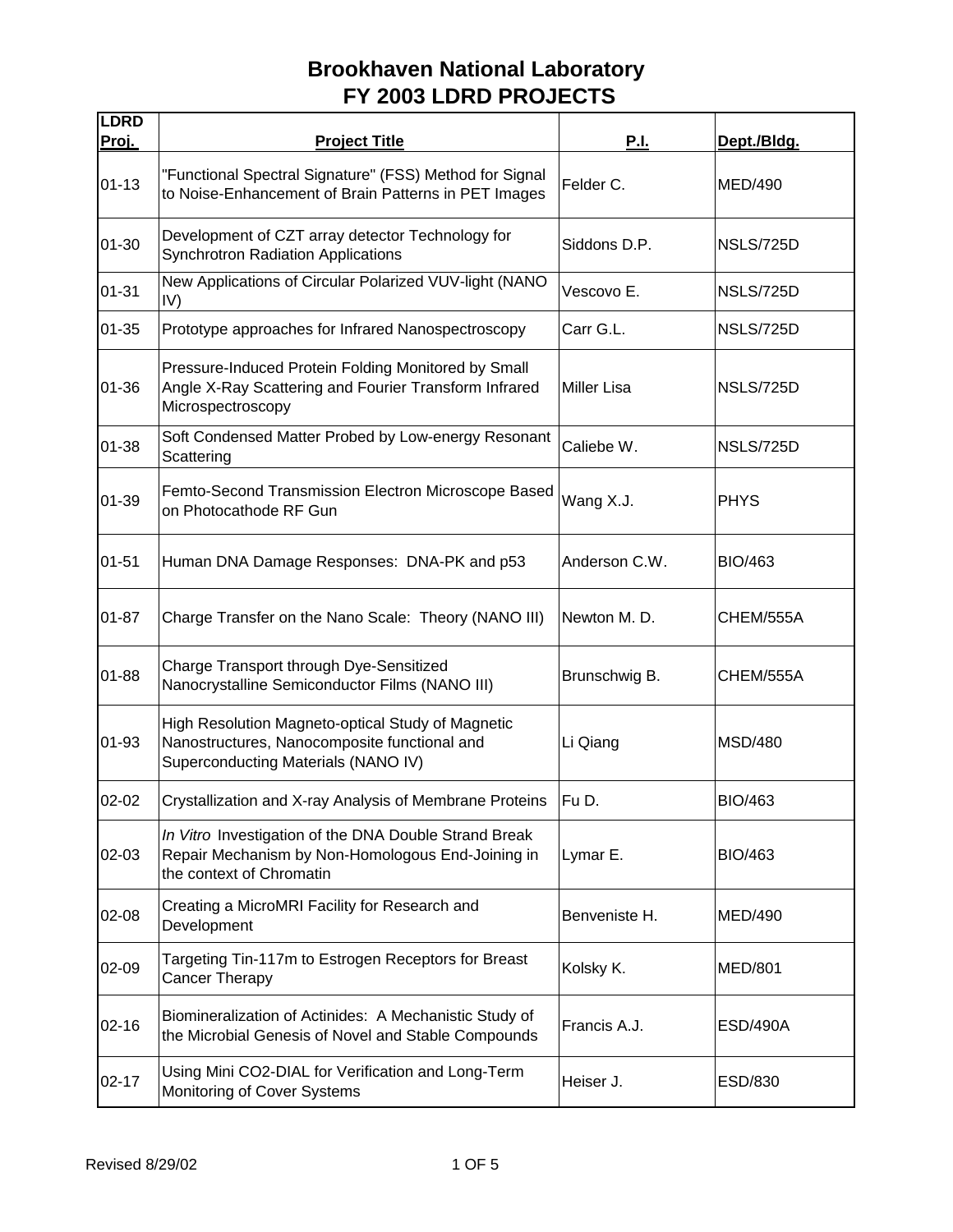| <b>LDRD</b><br><u>Proj.</u> | <b>Project Title</b>                                                                                                                                      | <u>P.I.</u>      | Dept./Bldg.      |
|-----------------------------|-----------------------------------------------------------------------------------------------------------------------------------------------------------|------------------|------------------|
| $02 - 22$                   | <b>Electrical Systems Reliability</b>                                                                                                                     | Bari R.          | ES&T/475B        |
| $02 - 24$                   | Liquid Fuel Gasifier for Combustion and Fuel Cells                                                                                                        | Butcher T.       | ES&T/526         |
| 02-31                       | Study of a Power Source for Nano-Devices                                                                                                                  | Lin M.           | ES&T/815         |
| $02 - 42$                   | Ultrafast Nonlinear Spectroscopic Studies of Model<br><b>Catalytic Surfaces</b>                                                                           | Camillone N.     | <b>CHEM/555</b>  |
| $02 - 45$                   | <b>Combined Use of Radiotracers and Positron Emission</b><br>Imaging in Understanding the Integrated Response of<br><b>Plants to Environmental Stress</b> | Ferrieri R.      | <b>CHEM/901</b>  |
| 02-46                       | Arranging Nanoparticles into Arbitrary Patterns with<br><b>Optical Trapping</b>                                                                           | Fockenberg C.    | CHEM/555A        |
| 02-48                       | Advanced Multidimensional Techniques to Explore the<br>Biochemical and Behavioral Consequences of VOC<br>Exposure                                         | Gerasimov M. R.  | CHEM/555A        |
| $02 - 49$                   | Project to Detect pp and 7Be Solar Neutrinos in Real<br>Time: LENS, the Low-Energy Neutrino Spectrometer                                                  | Hahn R.          | CHEM/555A        |
| 02-53                       | Combined Theoretical and Experimental Study of Crystal<br>Lattice Defects in Complex Transition Metal Oxides                                              | Davenport J.     | <b>MSD/515</b>   |
| $02 - 55$                   | Chemical Sensors: Immobilization of Organometallic<br><b>Complexes into Sol-gel Matrices</b>                                                              | Renner M.        | <b>MSD/555</b>   |
| 02-56                       | Size Dependence of Catalytic Reactivity of Iron Oxide<br>Nanocrystals                                                                                     | Wong S.          | <b>MSD/480</b>   |
| 02-58                       | Femtosecond Synchronization for Ultra-Short Pulse DUV-<br><b>FEL Radiation</b>                                                                            | Graves W.        | <b>NSLS/725D</b> |
| 02-62                       | Rapid Wavelength Tunability for the DUV-FEL                                                                                                               | Sheehy B.        | <b>NSLS/725D</b> |
| 02-66                       | High-Gain Harmonic-Generation at the DUV/FEL                                                                                                              | Yu L.H.          | <b>NSLS/725C</b> |
| 02-67                       | Biomineralization: A Route to Advanced Materials                                                                                                          | DiMasi E.        | <b>CMP/510B</b>  |
| 02-70                       | Theory of Electronic Transport in Nanostructures and<br><b>Low-Dimensional Systems</b>                                                                    | Tsvelik A.       | <b>CMP/510A</b>  |
| $02 - 71$                   | Pressure in Nanopores                                                                                                                                     | Vogt T.          | CMP/510B         |
| 02-84a                      | Genomic Selex to study Protein DNA/RNA Interactions in<br>Ralstonia metallidurans CH34 Regulating Heavy Metal<br>Homeostasis and Resistance               | van der Lelie U. | <b>BIO/463</b>   |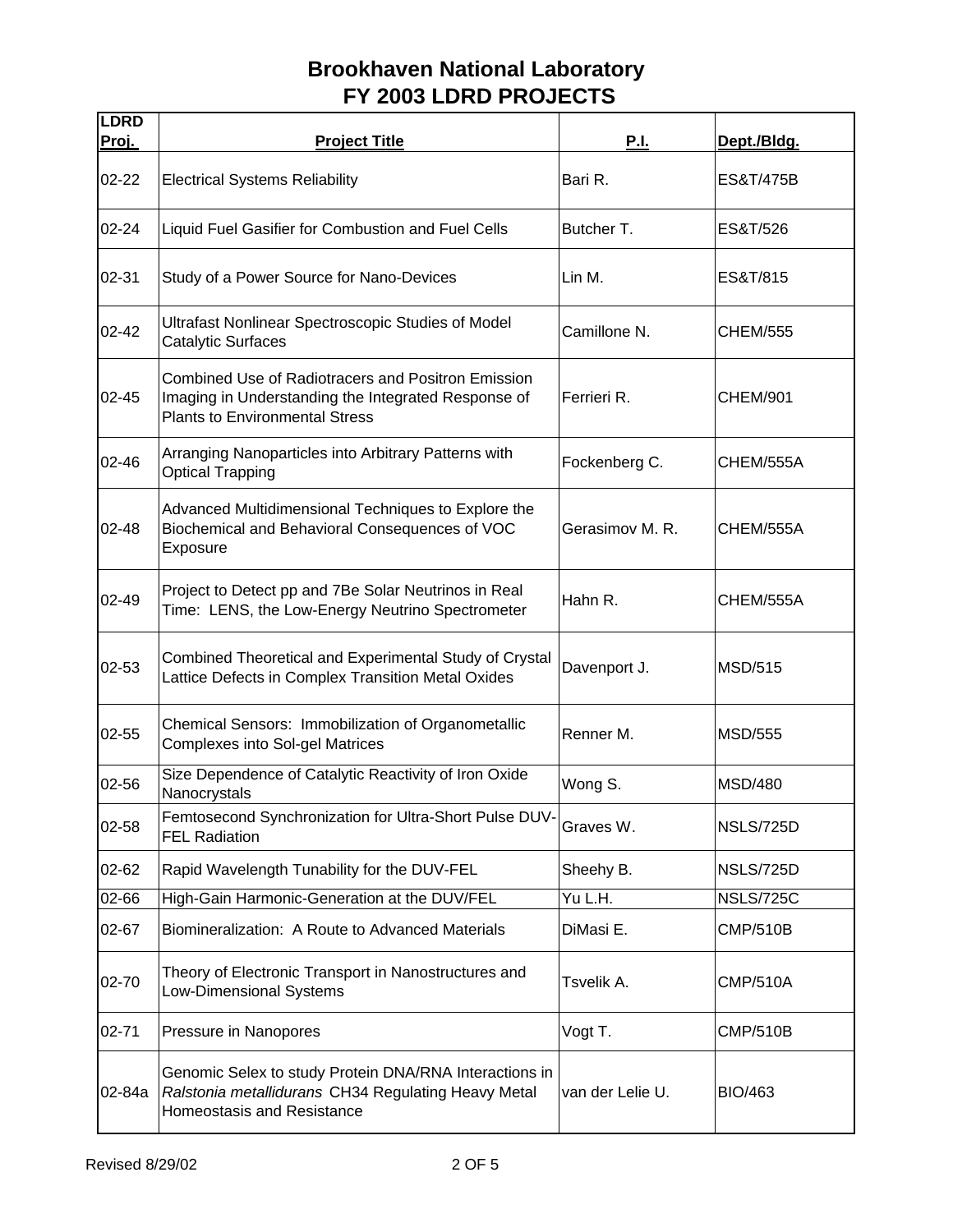| <b>LDRD</b><br>Proj. | <b>Project Title</b>                                                                                                                                   | P.I.                 | Dept./Bldg.      |
|----------------------|--------------------------------------------------------------------------------------------------------------------------------------------------------|----------------------|------------------|
| 02-84b               | Lead Resistance in Ralstonia metallidurans CH34                                                                                                        | van der Lelie U.     | <b>BIO/463</b>   |
| 02-85                | Design of a Ralstonia mettallidurans Two-Hybrid Protein<br>System for Studying Signaling Pathways Regulating<br>Heavy Metal Homeostatis and Resistance | Taghavi S.           | <b>BIO/463</b>   |
| 02-86                | <b>Ultrafast X-Ray Science</b>                                                                                                                         | Dierker S.           | NSLS/725B        |
| 02-88                | X-Ray Photon Correlation Spectroscopy Studies of<br>Nanostructured Block Copolymers                                                                    | Dierker S.           | NSLS/725B        |
| 02-91                | Fine-Grain Gas and Silicon Detectors for Future<br>Experiments in Nuclear Physics at High Energies                                                     | Hallman T.           | <b>PHYS/510A</b> |
| 03-004               | High-Brightness, High-Power Electron Beams                                                                                                             | Ben-Zvi, I.          | <b>CAD/725C</b>  |
| 03-006               | Feasibility Study of Optical Stochastic Cooling with a CO2<br>Laser                                                                                    | Yakimenko, V.        | <b>PHY/820M</b>  |
| 03-013               | Proposal for Niobium/Tin Superconducting Magnet                                                                                                        | Willen, E.           | <b>SMD/902A</b>  |
| 03-014               | Technology Development for Linear Collider Final Focus<br>Quadrupoles with Small-Aperture High-Gradient<br><b>Superconducting Coils</b>                | Parker, B.           | SMD/902A         |
| 03-025               | Real-Time Detection and Multi-Dimensional<br>Characterization of Single Air-Borne Microorganism                                                        | Zelenyuk, A.         | <b>ESD/815E</b>  |
| 03-026               | Developing a New, Unified Systems Theory on Size<br>Distributions of Atmospheric Particles                                                             | Liu, Y.              | <b>ESD/815E</b>  |
| 03-027               | Measurement of HO2 Radicals by ChemiLuminescence<br>Analysis of Atmospheric Radicals (CLAAR)                                                           | Springston, S.       | <b>ESD/815E</b>  |
| 03-030               | Chemistry of the Rhizosphere                                                                                                                           | Fuhrmann, M.         | ESD/830          |
| 03-039               | Integrated Analysis of Carbon and Nitrogen Metabolism<br>in Plants and Subsequent Analysis of Photosynthetic<br>Acclimation to Growth in Elevated pCO2 | Rogers, A.           | <b>ESD/490D</b>  |
| 03-050               | Evaluation of High-Energy Radiation Effects in Materials                                                                                               | Finfrock, C.         | ES&T/703         |
| 03-056               | <b>Structural Properties of Methane Hydrates</b>                                                                                                       | Mahajan, D.          | ES&T/815         |
| 03-061               | Dynamics of Wind Turbine-Tower-Foundation Systems                                                                                                      | Philippacopoulos, A. | ES&T/526         |
| 03-064               | Investigation of Neutron and Gamma Probes to Detect<br><b>Explosives in Sealed Containers</b>                                                          | Todosow, M.          | ES&T/475B        |
| 03-065               | Ultrasound and Infrared Imaging to Detect Degradation of<br><b>Electric Cable Insulation</b>                                                           | Villaran, M.         | ES&T/130         |
| 03-072               | Application of Compton-Suppression Gamma<br>Spectrometry to Problems in Anti-Terrorism                                                                 | Lemly, J.            | <b>NNS/197C</b>  |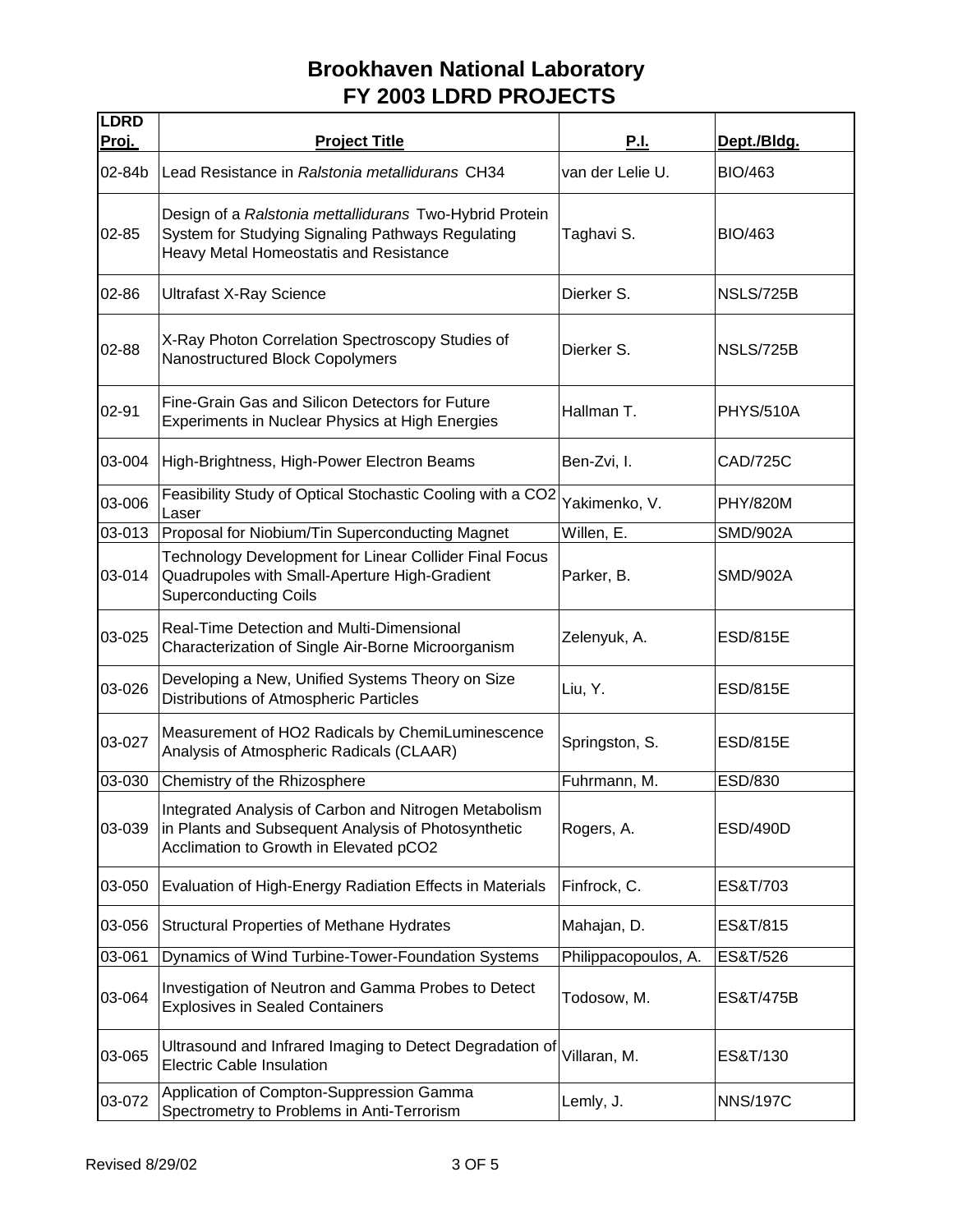| <b>LDRD</b>  |                                                                                                                                    |              |                  |
|--------------|------------------------------------------------------------------------------------------------------------------------------------|--------------|------------------|
| <u>Proj.</u> | <b>Project Title</b><br>Real-Time Consequence Assessment System for                                                                | <b>P.I.</b>  | Dept./Bldg.      |
| 03-077       | Atmospheric Terrorist Events in the Northeast Urban<br>Corridor                                                                    | Hansen, D.   | <b>NNS/355</b>   |
| 03-081       | Application of Thin Film-Like Dosimeters for Port Security<br>and Anti-Terrorism                                                   | Kaplan, E.   | <b>NNS/197D</b>  |
| 03-083       | Novel Xenon Detector Concepts for Homeland Defense                                                                                 | Vanier, P.   | <b>NNS/197C</b>  |
| 03-086       | Defining New Pathways for Disarming Anthrax Toxin                                                                                  | Freimuth, P. | <b>BIO/463</b>   |
| 03-094       | Structural Studies on the Integral Membrane Protein AlkB                                                                           | Shanklin, J. | <b>BIO/463</b>   |
| 03-098       | Roles of Dopamine Receptor Agonists in Brain<br><b>Metastasis of Breast Cancer</b>                                                 | Lin, X.      | MED/490          |
| 03-099       | The microPET Study of Gene Expression in Rodents                                                                                   | Thanos, P.   | <b>MED/490</b>   |
| 03-100       | Investigation of the "Early Response" in Functional MRI                                                                            | Ernst, T.    | <b>MED/490</b>   |
| 03-101       | PET Imaging of Violent Behavior                                                                                                    | Wang, G.-J.  | <b>MED/490</b>   |
| 03-103       | PET Study of Acetaldehyde Distribution and Metabolism<br>to Better Understand Alcohol Related Diseases                             | Li, Zizhong  | <b>MED/490</b>   |
| 03-104       | Hydrogen Atom Transfer from Carbon to Metal -<br>Relevance of a Novel Reaction to Catalyzed Hydrocarbon Bullock, M.<br>Conversions |              | CHEM/555A        |
| 03-105       | Radioprotection in D. Radiodurans, a Radiation Resistant<br><b>Bacterium</b>                                                       | Cabelli, D.  | CHEM/555A        |
| 03-107       | New Development of Norepinephrine Transporter<br>Radioligands for PET Studies of Substance Abuse,<br>Depression and ADHD           | Ding, Y.-S.  | CHEM/555A        |
| 03-108       | Experiments in the Short-Wavelength Regime Pertinent<br>to the DUV-FEL Concept                                                     | DiMauro, L.  | CHEM/555A        |
| 03-115       | Imaging Tandem Mass Spectrometry for High-<br>Throughput "Fingerprint" Detection of Complex Molecules Suits, A.<br>in Mixtures     |              | CHEM/555A        |
| 03-118       | Condition: Green Chemistry Radiolytic Studies of Ionic<br>Liquids in Service of Security and the Environment                       | Wishart, J.  | CHEM/555A        |
| 03-119       | Exploring the Use of Powder Diffraction for Proteins                                                                               | Allaire, M.  | NSLS/725D        |
| 03-121       | Element-Resolved Dynamics of Nanoscale Ferromagnets Kao, C.-C.                                                                     |              | <b>NSLS/725D</b> |
| 03-122       | Membrane Biophysics Using Single-Layered Lipid<br>Membrane                                                                         | Pindak, R.   | <b>NSLS/725D</b> |
| 03-127       | High Pressure in Strongly Correlated Materials - An<br>Optical Investigation                                                       | Homes, C.    | <b>CMP/510B</b>  |
| 03-129       | Polyoxometalate Giant Molecules: Novel Synthetic<br>Methods, Characterizations and Potential Applications                          | Liu, Tianbo  | <b>CMP/510B</b>  |